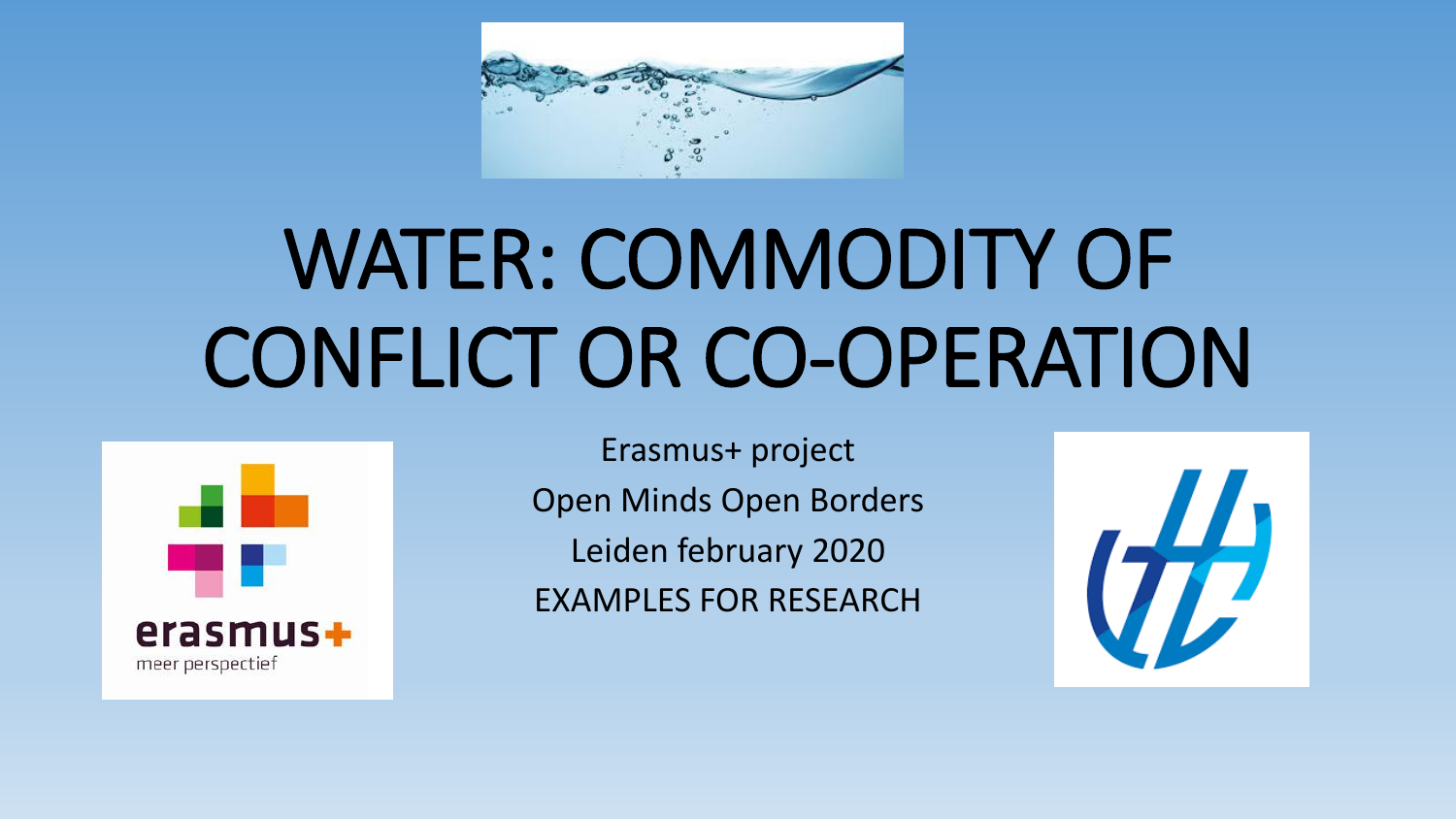# Potable water – drinking water

Netherlands = low country

Groundwater – salt

Dunes contain a big reservoir of fresh water

Used for drinking water in Amsterdam / Leiden / The Hague since 1850s

Water from Rhine river is taken to the dunes to keep the storage capacity in order

#### **Zoetwaterwinning**

Naast zeewering is zoetwaterwinning een belangrijke functie van de duinen.

Onder de duinen bevindt zich een zoetwaterzak.

Het zoete water uit de rivieren wordt geïnfiltreerd in de duinen en filtreert de schadelijke stoffen uit het water.

Het water gaat door de duinen en komt terecht in de zoetwaterzak.

Het zoete en zoute water mengt niet omdat het zoete water lichter is. (dichtheidsverschillen)

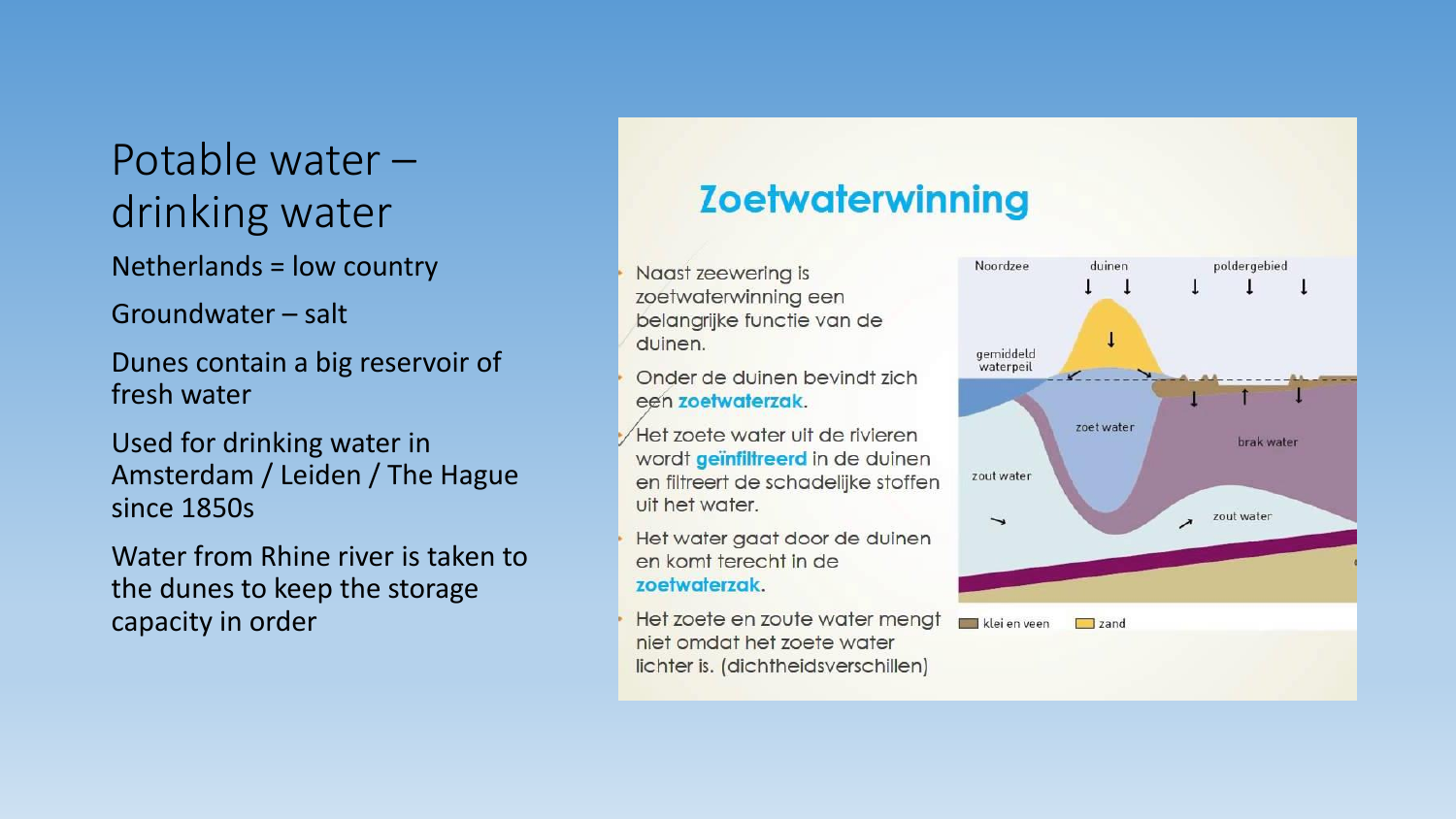### Climate Change and Rivers

Irregular precipitation as a result of climate change is a fact

Rivers cannot dispose of their water surplus (Sea level rises)

Dykes cannot be raised with many metres

So we need to give the rivers more space to overflow without damaging property of people

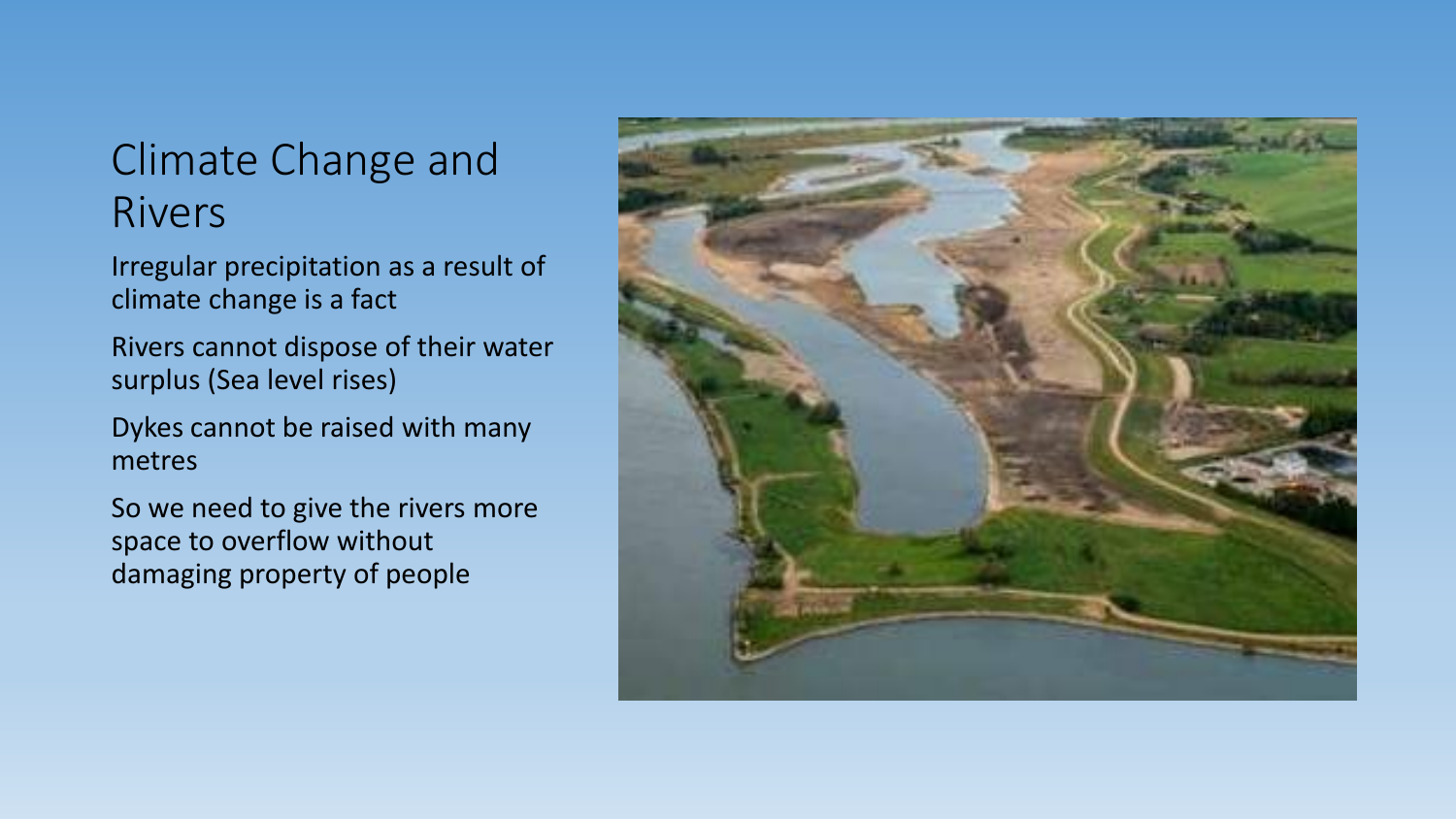### Big companies depend on water

Heineken depends on production of barley and other grain in Spain…

But: Rain in Spain is getting scarcer in the Plain – how to cope?

Heineken is the biggest consumer of potable water in the Leiden area

It has its own sources and pipes running from the dunes to the factory at Zoeterwoude.

What about the cost of all this?

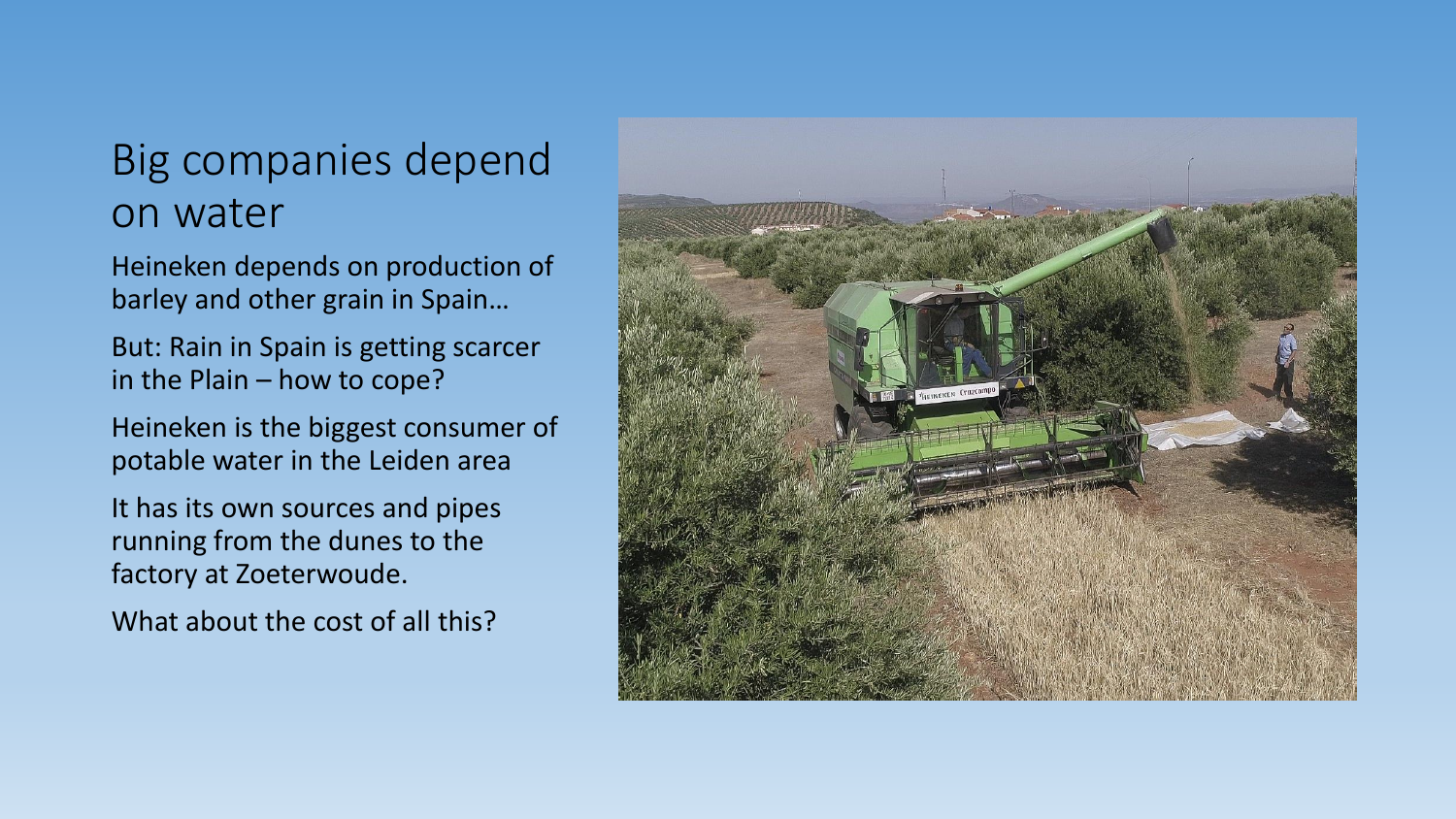# Conflicts in Africa

Egypt depends on the Nile

Sudan controls the source of the river

Sudan suffers from droughts

Builds a new dam

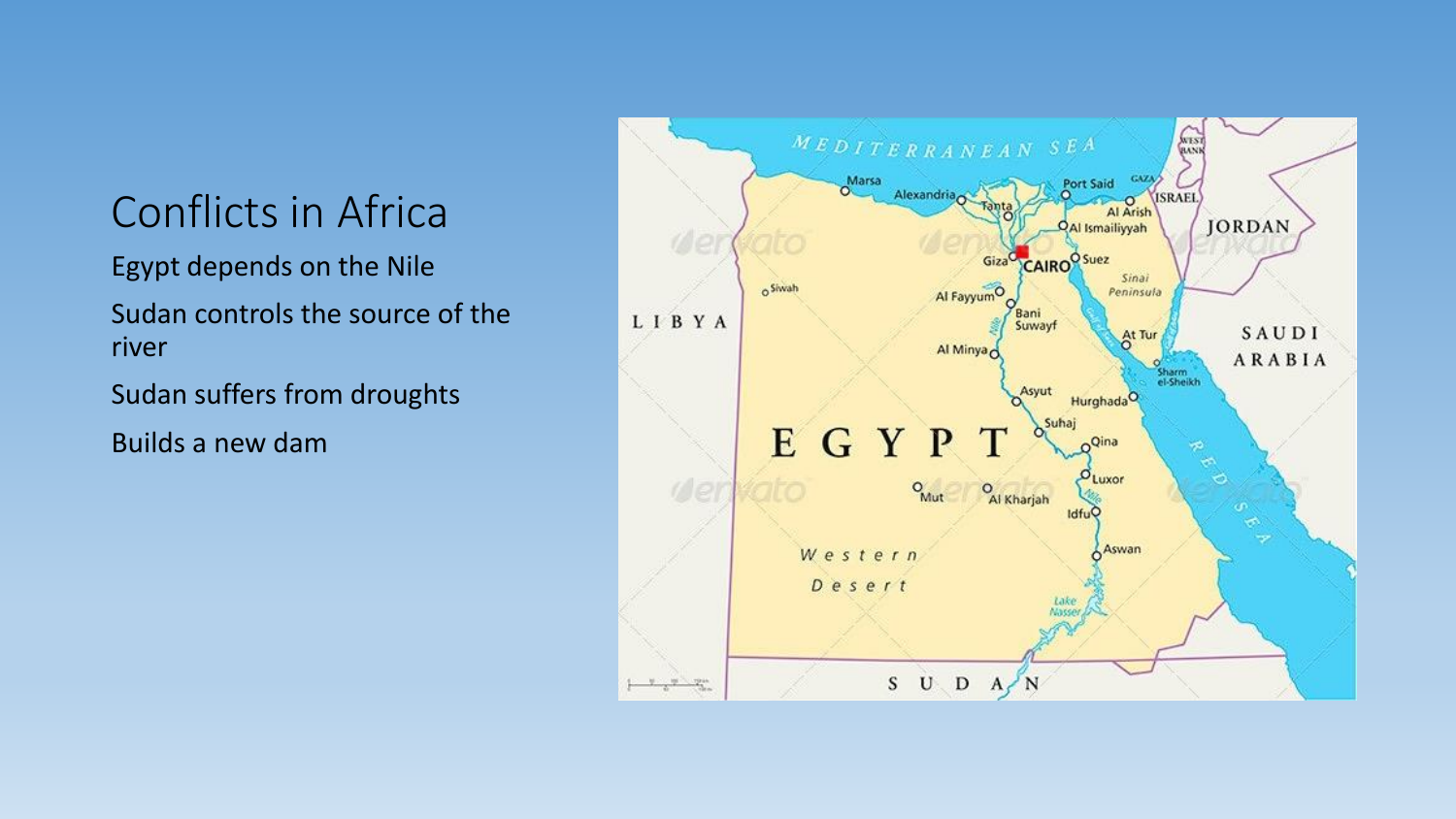# Conflicts in Asia

Turkey controls the Euphrates and Tigris rivers

Syria and Iraq depend heavily on water from Turkey

What happens when Turkey decides to build dams in the river?

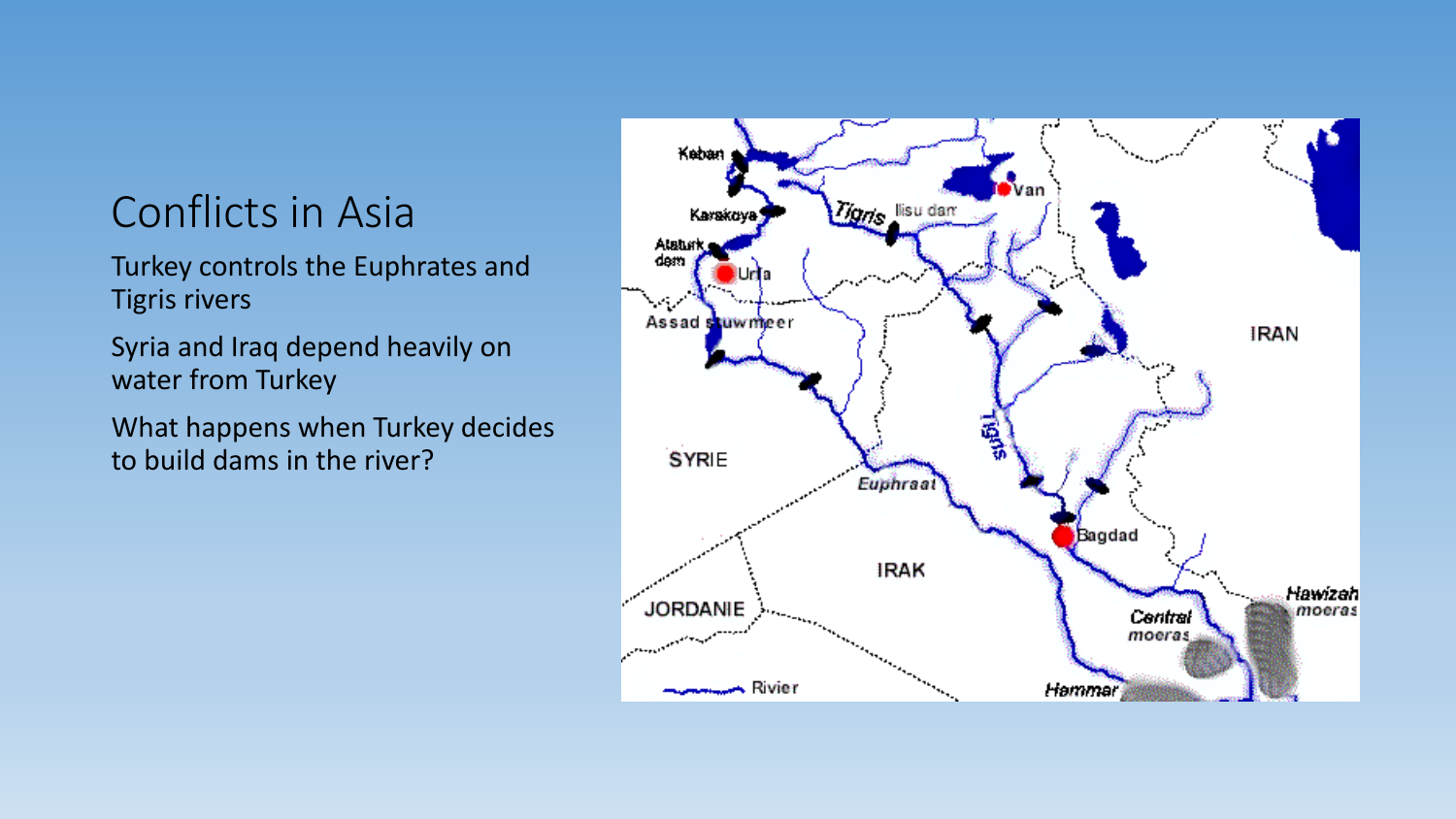# Conflicts in Europe

Croatia (left) and Serbia (right) share the river Danube as a common border

Danube changed its course over the last 100 years.

What happens to the border?

Potential Conflict or

Cooperation when Serbia joins the EU?